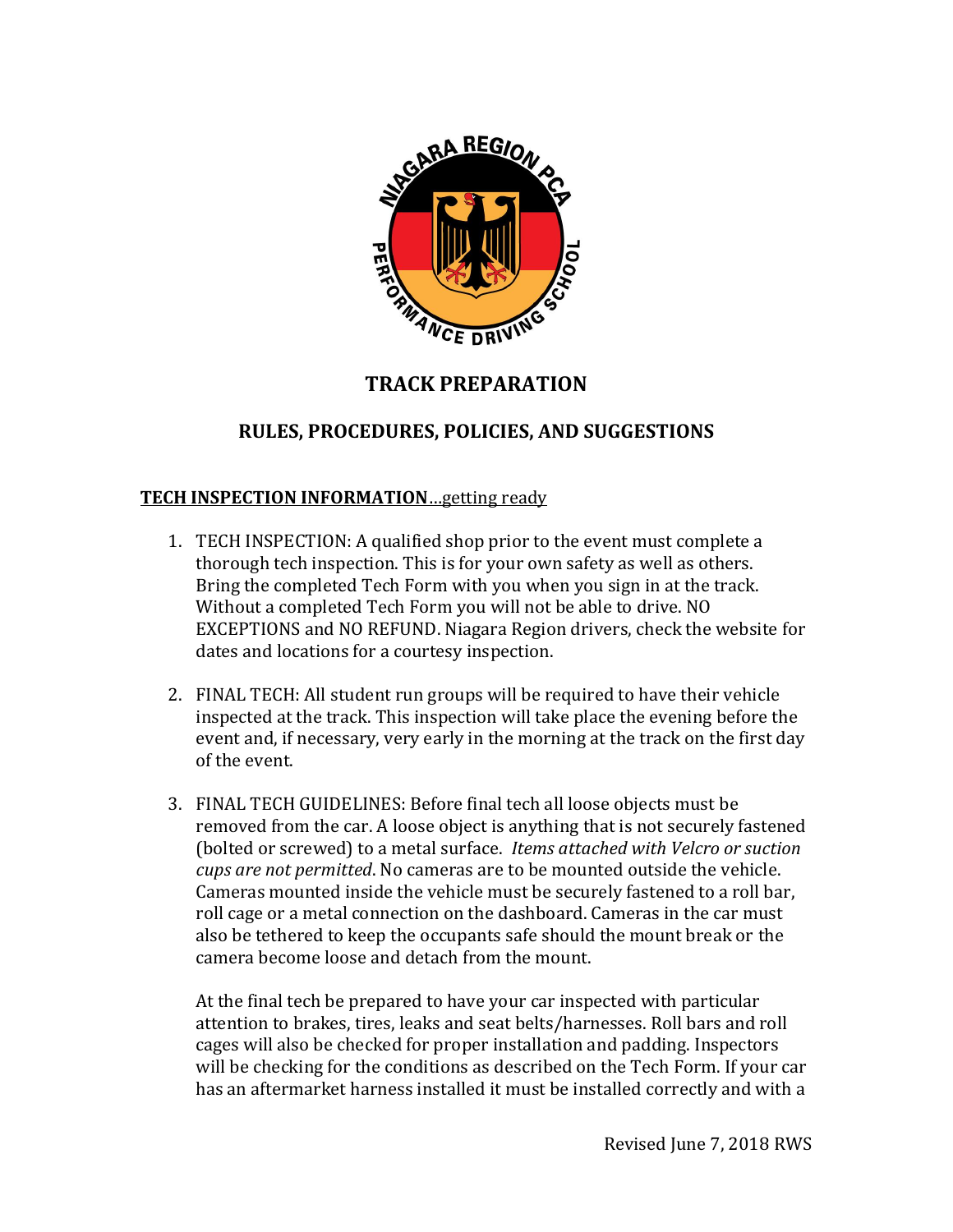seat that compliments (routing holes etc.) the harness. A copy of the harness manufacturers recommended installation instructions would be helpful to have in case the chief tech inspector has concerns regarding your harness installation. As with all safety issues, the chief tech inspector's decision is final.

Many Porsches came from the factory with seats that have an integrated headrest. Because of the integrated headrest no 4,5,6 or more, point harness may be used with the stock seat. Only the 3-point seat belt system, as supplied by the factory, may be used with seats with the integrated headrest. Autos with the 4-point Schroth QuickFit harness with Anti submarine (ASM) feature must be correctly installed and have a seat that compliments the harness. All autos with the Schroth system must also retain the factory 3 point system.

- 4. HELMETS: Must be Snell 2010 or 2015 and rated SA or SAH. Be sure the helmet has no cracks and the interior padding is in excellent condition.
- 5. TIRES are very important. They must be free of visible sidewall breaks/cracks or rubbing. Tires may be no more than 5 years old, must be H rated (130mph) or better and have at least 40% of the original tread remaining. Race type tires must have visible tread depth indicators. Tires may not be underinflated. The clearance between the tires and any potential rubbing point may be checked.
- 6. EXCELLENT BRAKES are essential. Be certain they are carefully inspected and do meet the standards as expressed on the Tech Form. Do not underestimate the importance of having a recent brake fluid change using a quality brake fluid. Brake pads are very important. They will get worn down fairly quickly. If there is any doubt that they will last, bring a spare set of pads to the track.
- 7. CONVERTIBLES must meet the roll bar/cage standards as outlined on the Tech Form and pass the "broomstick test". There can be no exceptions.

T top cars, Targas and 914s may only participate with the top in place.

Porsche 996 and later convertibles and other cars with deployed roll bars are acceptable.

Open top dedicated racecars must also pass the "broomstick test".

8. KIT CARS built and assembled by the manufacturer are eligible to participate. Documentation of factory assembly will be required. Open top Kit cars must meet all the safety and rollover protection requirements of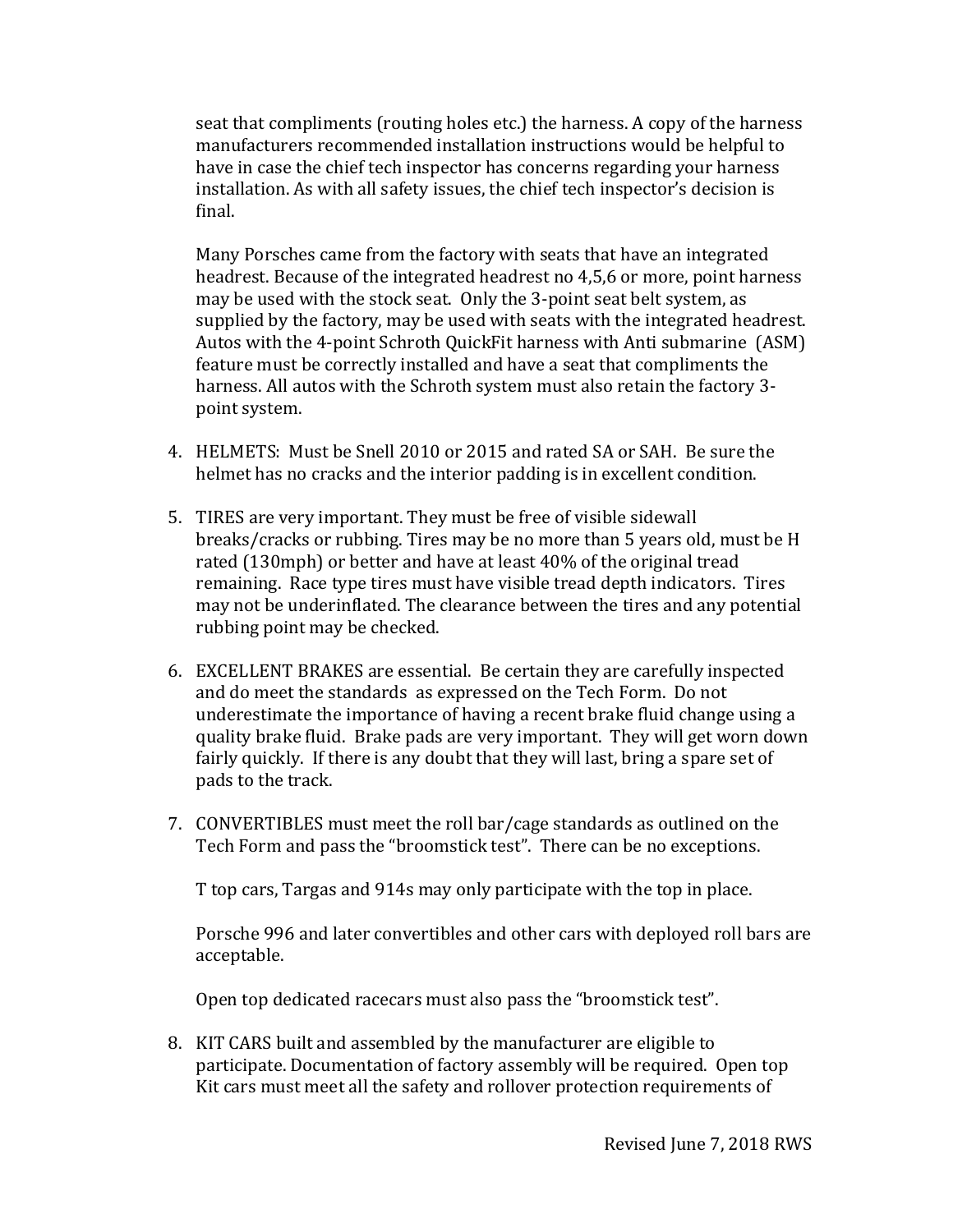convertibles (#7 above). All rollover protection will be carefully inspected for proper installation. The "broomstick test" must be passed.

- 9. OPEN WHEEL cars may not participate.
- 10. All student cars must have passenger seat with equal restraints as the driver's seat and it is "strongly suggested" that ALL instructor cars have 2 seats to accommodate student demo rides.

### **AT THE TRACK**

- 1. Watkins Glen Infield Map…..Please review this before you come so that you are familiar with the area. The map can be found at [www.theglen.com.](http://www.theglen.com/)
- 2. Track Entry... will be at Gate 2. Each person entering the gate must sign the Watkins Glen waiver. *(Anyone under 18 must have a parent or legal guardian sign the waiver for them).*
- 3. Registration…. will take place at the racetrack the day before the event. It is normally between 6pm and 8pm. All participants must sign in at the Tech Center. You will need to bring your completed Tech Form and your helmet to registration. You will sign a PCA Club waiver, receive a schedule, and get car numbers and a run group sticker. A new student orientation will be scheduled as part of registration. For those who cannot make registration the day before, you may register at the track on the first day between 6:30-7:30 AM.
- 4. Final Tech…..will be at the track during registration. Come to final tech with the run group sticker and numbers affixed to the car. At final tech the car may be checked for brakes, tires, seat and harness installation and other safety items. Fluid leaks must be minimal. If any issues are identified they must be rectified to the satisfaction of the chief tech inspector before the car is allowed on track.
- 5. Run Groups... are designated as Red for instructors, Black for Advanced Drivers, White for Intermediate Drivers and Green for Novice Drivers. *Staging f*or run groups will be located outside the Tech Center. Plan to be at staging 10 minutes prior to the time your run group is scheduled to be on track. Do not leave your car unattended. Use this time do a final check of your car, get yourself ready to go on track, adjust your seat, mirrors etc. No repairs or mechanical adjustments may be made in the staging area.

INSTRUCTORS' cars will NOT be allowed out in other sessions unless specific approval is received from the DE Chair or Chief Instructor.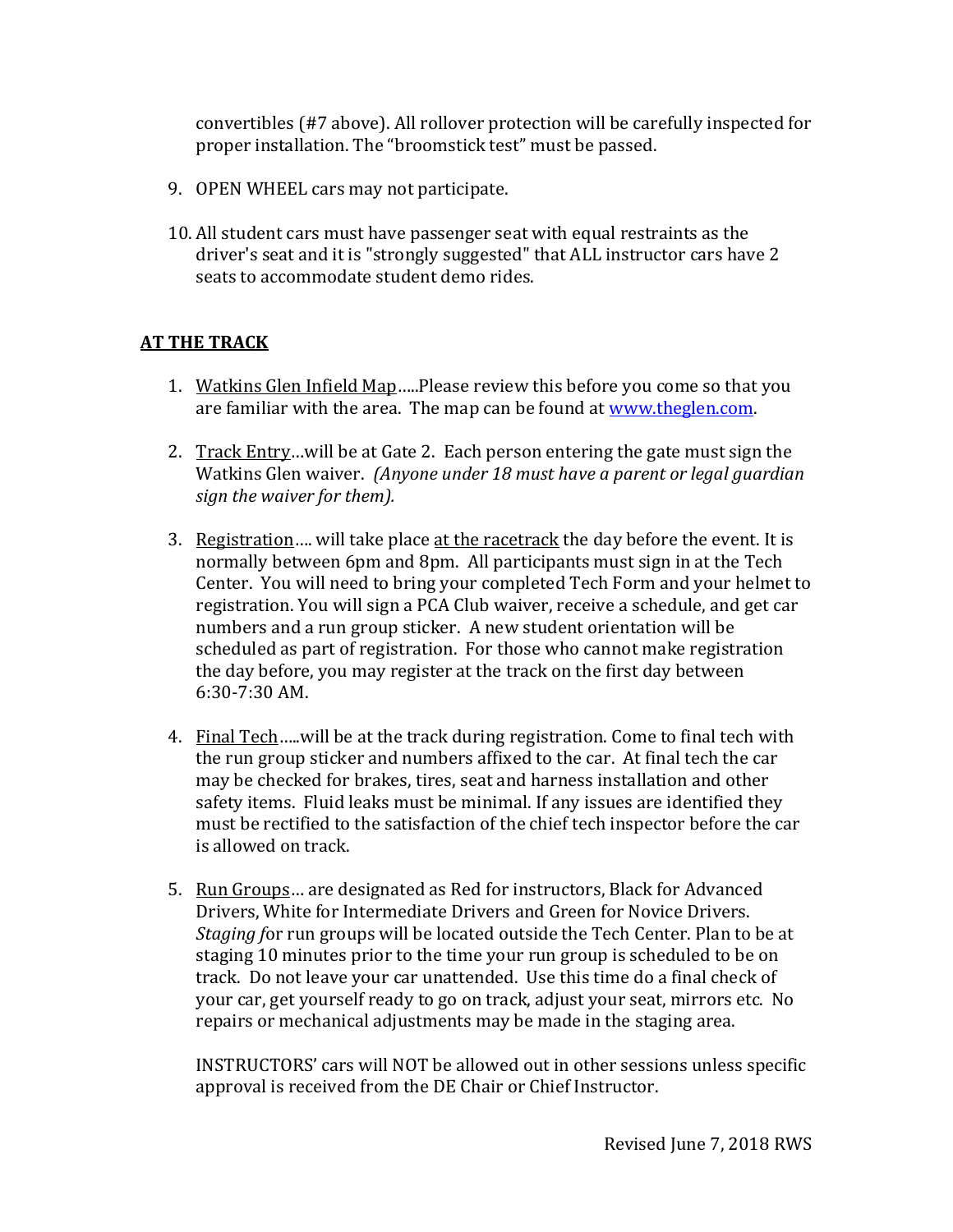Passengers are NOT permitted in any car with the exception of instructors with students or students with instructors. NO RIDES with non-event people.

- 6. Fuel…should be purchased in town. It is recommended that you fill up in in town prior to coming to the track. Do not overfill your tank. Normally there is fuel available at the track but it is high-octane race fuel and is very expensive. Any fuel brought to the track in containers must never be placed in the Tech Center garages and all refueling from gas cans must take place outside the garages.
- 7. Meals…..the Media Center is usually open for lunch. You can check with a Driver Education Committee member before the event to confirm that lunch will be available. Otherwise there are many restaurants in the village but be aware that depending on your track schedule it may be difficult to get to the village, have lunch and get back in time. You may also consider bringing your lunch or a small grill for cooking.
- 8. Hydration...is a concern especially if it is warm. Most participants bring water or other fluids to keep themselves hydrated and their electrolytes in balance. *No alcoholic beverages may be consumed until the track is closed for the day.*
- 9. Wear Appropriate Clothing……Long pants and long sleeved shirts and socks are required on track. Cotton is best; avoid nylon or polyester. Shoes should be comfortable and have a nonslip sole. "Sneakers" and boat shoes work well. Do not consider wearing open toed shoes, high heeled or platform type shoes. Even in summer, bring a jacket. It can get cool in the evening. In spring and fall, warm clothing will be necessary.

## **RESPONSIBILITIES AS A DRIVER**

- 1. **SAFETY**…*is our primary concern during the entire event*. Anyone deemed to be conducting themselves in an unsafe manner, both on or off the track, will be asked to leave and not be allowed to register for future events. There will be no refund. No alcoholic beverages of any kind may be consumed until after the track is closed for the day. This includes guests and visitors.
- 2. Track Protocols and Procedures…..must be understood and practiced by all drivers. It is the responsibility of each driver to make certain they know and understand these rules. Anyone choosing to not adhere to expectations will be considered to be conducting themselves in an unsafe manner and will be asked to leave the event.
- 3. Courtesy and Respect..is the right of every participant. Please remember that students learn at different rates and come with varied levels of experience.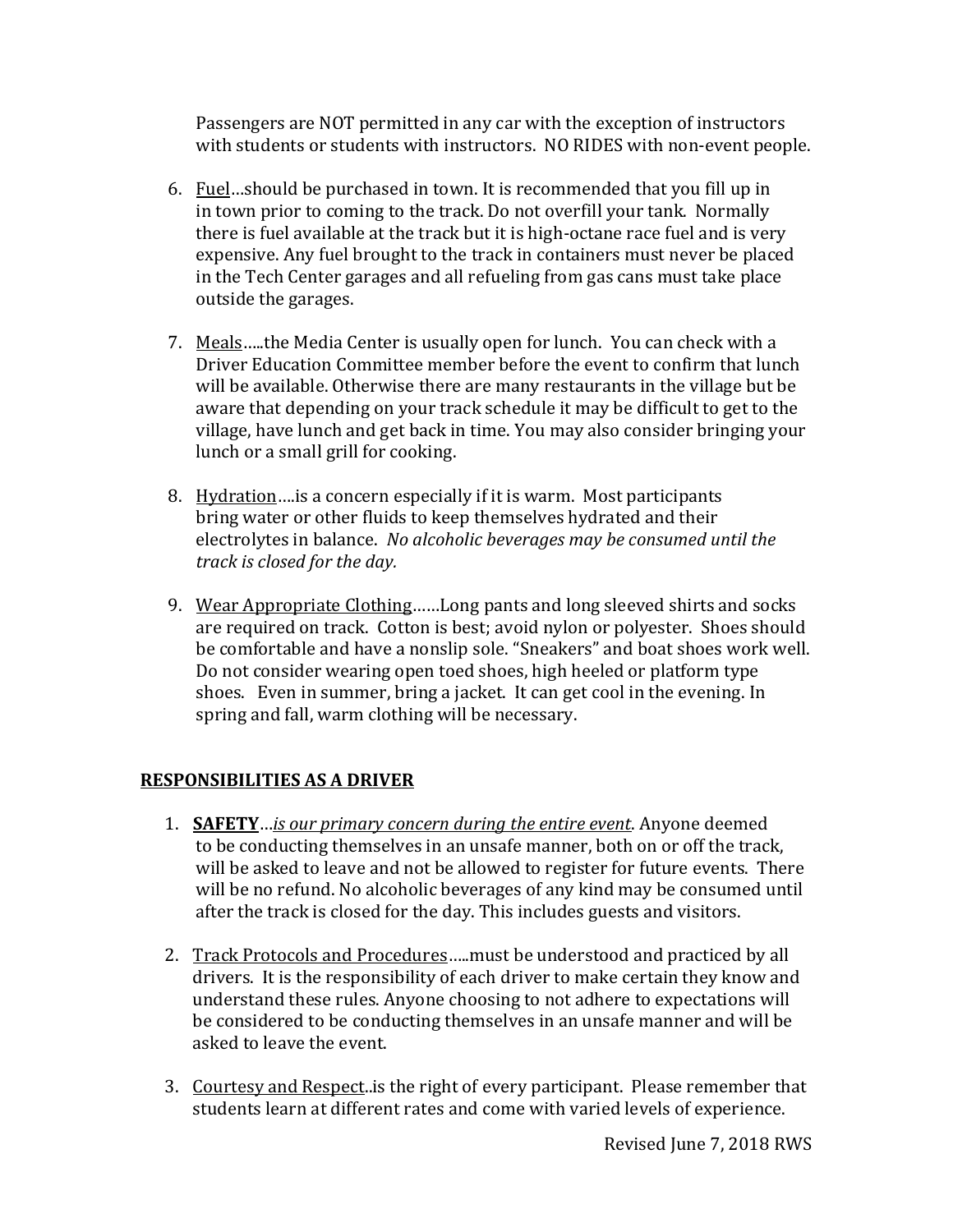Driving on the track in a manner that is deemed "too aggressive" or unsafe will result in elimination from the event.

- 4. Before each run… the car should be inspected for fluid leaks and tires checked for wear, cuts and air pressure. Lug nut torque should be checked. Brake pad wear and rotor condition should be assessed. Be sure you have enough gas. If you need help, ask!
- 5. Any driver having an off-track excursion or involved in any type of incident on-track….. will be black-flagged and must come off the track. The driver will consult with the DE Chairperson or Chief Instructor before being permitted back on track. The car may require a new tech inspection before being allowed back on track.

Two off-track incidents or spins will result in elimination from the event and there will be no refund.

Any car causing damage to the track facilities or equipment will be required to immediately pay for the damage. If the damage is extensive you will be required to pay \$100 immediately and the remainder after the track has established the total cost. If it is less than \$100 you will be refunded the remaining amount. In the event of a fluid leak, drivers are responsible for the cost of the Speedy-Dry to absorb the fluids leaked by the car.

6. PHOTOS AND VIDEOS OF INCIDENTS……PCA is a club founded on fellowship and enjoyment of our cars. A fellow participant's misfortune at the track should not go public. The filming of any incident at our events is strongly discouraged. We request that photos and videos of damaged vehicles not be posted on the Internet.

## **AND A FEW OTHER THINGS**

- 1. Items to bring to the track…….in addition to the car, your driver's license and Tech Form, you may want to consider:
	- Cooler with water or Gatorade type drinks Sunscreen Folding Chair Tire Gauge Torque Wrench for lug nuts Assorted Tools Extra oil, brake fluid and brake pads (they wear out quickly) Paper towels, couple of rags, window cleaner (bugs!) Pen/paper Sunglasses, raincoat